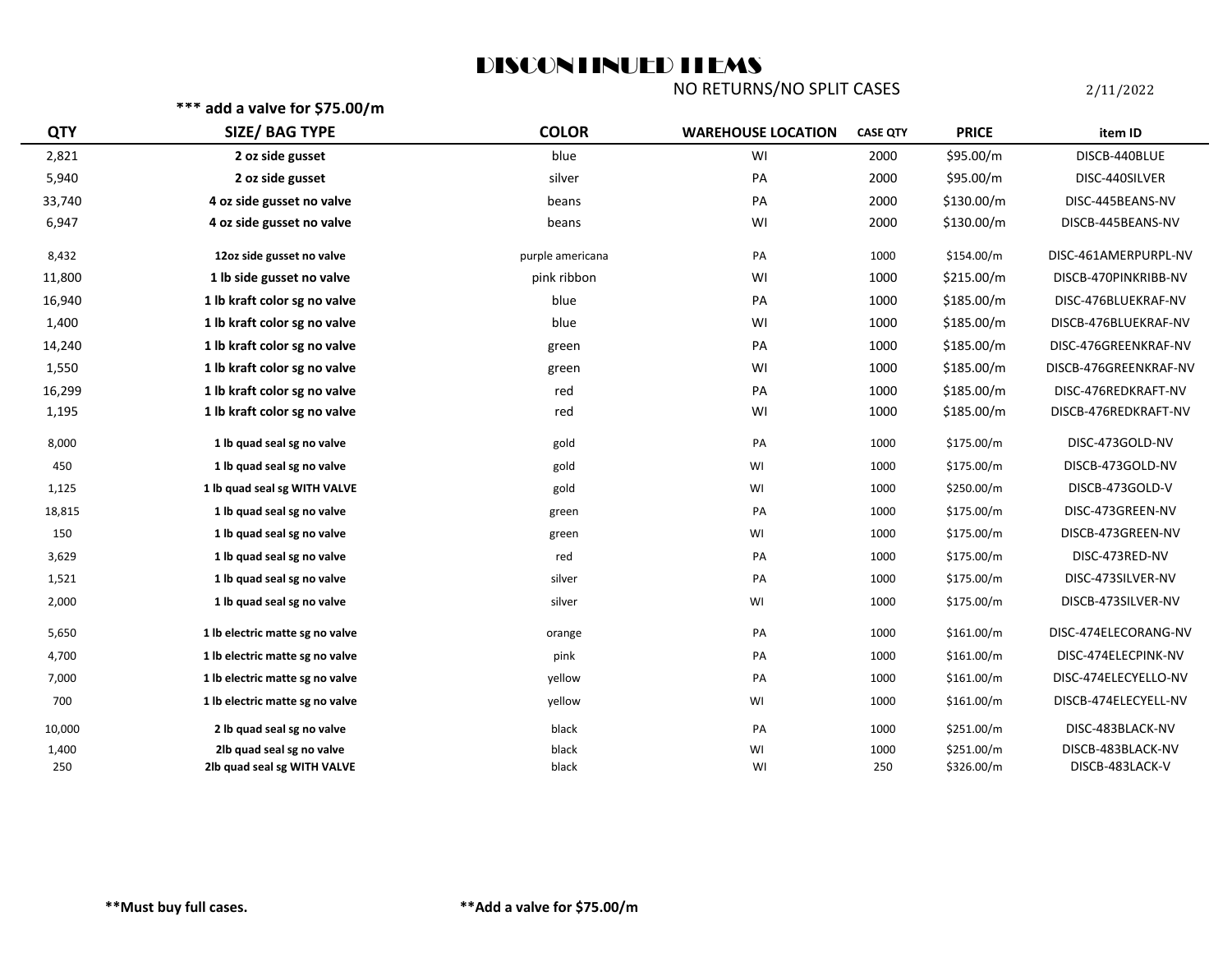|            |                                   |                             |                           | <b>CASE</b>  |              |                      |
|------------|-----------------------------------|-----------------------------|---------------------------|--------------|--------------|----------------------|
| <b>QTY</b> | SIZE/ BAG TYPE                    | <b>COLOR</b>                | <b>WAREHOUSE LOCATION</b> | <b>COUNT</b> | <b>PRICE</b> | item ID              |
| 3,000      | 1/2 lb paper tt                   | burgundy                    | PA                        | 1000         | \$142.00/m   | DISC-350BURGUNDY     |
| 930        | $1/2$ lb paper tt                 | burgundy                    | WI                        | 1000         | \$142.00/m   | DISCB-350BURGUNDY    |
| 6,250      | $1/2$ lb paper tt                 | pink ribbon                 | PA                        | 500          | \$142.00/m   | DISC-350PINKRIBBON   |
| 1,222      | 1/2 lb paper tt                   | pink ribbon                 | WI                        | 500          | \$142.00/m   | DISCB-350PINKRIBBON  |
| 17,085     | 1 lb paper tt                     | burgundy                    | PA                        | 1000         | \$164.00/m   | DISC-360BURGUNDY     |
| 4,800      | 1 lb paper tt                     | pink ribbon                 | PA                        | 500          | \$164.00/m   | DISC-360PINKRIBBON   |
| 4,166      | 1 lb gourmet festive paper tt     | gold                        | PA                        | 500          | \$245.00/m   | DISC-365FGOLD        |
| 1,000      | 1 lb gourmet festive paper tt     | gold                        | WI                        | 500          | \$245.00/m   | DISCB-365FGOLD       |
| 3,980      | 4 x 6 standup pouch NO zipper     | black/black                 | PA                        | 3000         | \$132.00/m   | <b>DISC-510B</b>     |
| 15,582     | 4 x 6 standup pouch NO zipper     | black/black                 | WI                        | 3000         | \$132.00/m   | DISCB-510B           |
| 9,000      | 4 x 6 standup pouch NO zipper     | black/clear                 | PA                        | 3000         | \$132.00/m   | DISC-510BC           |
| 5,200      | 4 x 6 standup pouch NO zipper     | black/clear                 | WI                        | 3000         | \$132.00/m   | DISCB-510BC          |
| 5,000      | 4 x 6 standup pouch NO zipper     | gold/gold                   | PA                        | 5000         | \$132.00/m   | <b>DISC-510G</b>     |
| 3,765      | 4 x 6 standup pouch NO zipper     | gold/gold                   | WI                        | 3765         | \$132.00/m   | DISCB-510G           |
| 5,958      | 4 x 6 standup pouch NO zipper     | gold/clear                  | PA                        | 3000         | \$132.00/m   | DISC-510GC           |
| 12,739     | 4 x 6 standup pouch w/zipper      | blue                        | PA                        | 2000         | \$151.00/m   | DISC-515BLUEZ        |
| 3,500      | 4 x 6 standup pouch w/zipper      | blue                        | WI                        | 2000         | \$151.00/m   | DISCB-515BLUEZ       |
| 7,900      | 4 x 6 standup pouch w/zipper      | copper                      | PA                        | 2000         | \$151.00/m   | DISC-515COPPERZ      |
| 2,450      | 4 x 6 standup pouch w/zipper      | red                         | PA                        | 2000         | \$151.00/m   | DISC-REDZ            |
| 1,828      | 4 x 6 standup pouch w/zipper      | red                         | WI                        | 2000         | \$151.00/m   | DISCB-515REDZ        |
| 3,700      | 5 x 8 STAND UP POUCH NO VALVE     | <b>BLUE</b>                 | PA                        | 2,000        | \$187.00/m   | *special-1           |
| 1,150      | 5 x 8 STAND UP POUCH NO VALVE     | <b>DARK PURPLE</b>          | PA                        | 2,000        | \$187.00/m   | *special-1           |
| 1,378      | 5 x 8 STAND UP POUCH NO VALVE     | <b>LIGHT GREEN</b>          | PA                        | 2,000        | \$187.00/m   | *special-1           |
| 5,745      | 5 x 8 STAND UP POUCH NO VALVE     | <b>LIGHT PURPLE</b>         | PA                        | 2,000        | \$187.00/m   | *special-1           |
| 7,550      | 5 x 8 STAND UP POUCH NO VALVE     | <b>TURQUOISE</b>            | PA                        | 2,000        | \$187.00/m   | *special-1           |
| 1,200      | 5 x 8 STAND UP POUCH NO VALVE     | <b>BLUE</b>                 | WI                        | 1,200        | \$187.00/m   | *specialb-1          |
| 900        | 5 x 8 STAND UP POUCH NO VALVE     | <b>DARK PURPLE</b>          | WI                        | 900          | \$187.00/m   | *specialb-1          |
| 1,573      | 5 x 8 STAND UP POUCH NO VALVE     | <b>LIGHT PURPLE</b>         | WI                        | 2,000        | \$187.00/m   | *specialb-1          |
| 7,300      | 5 x 8 STAND UP POUCH NO VALVE     | <b>TURQUOISE</b>            | WI                        | 2,000        | \$187.00/m   | *specialb-1          |
| 32,650     | 6 x 9 standup pouch w/zip NV      | pink ribbon                 | WI                        | 1000         | \$300.00/m   | DISCB-530PINKRIBB-NV |
| 850        | 6.5 x 10.5 SUP w/window NV        | maroon                      | WI                        | 1000         | \$220.00/m   | DISCB-545MAROON-NV   |
| 250        | 6.5 x 10.5 SUP w/window WV        | maroon                      | WI                        | 500          | \$295.00/m   | DISCB-545MAROON-V    |
| 5,600      | 6.5 x 11.5 standup pouch w/zip NV | gold/clear                  | WI                        | 1000         | \$285.00/m   | DISCB-546GC-NV       |
|            | **Must buy full cases.            | **Add a valve for \$75.00/m |                           |              |              |                      |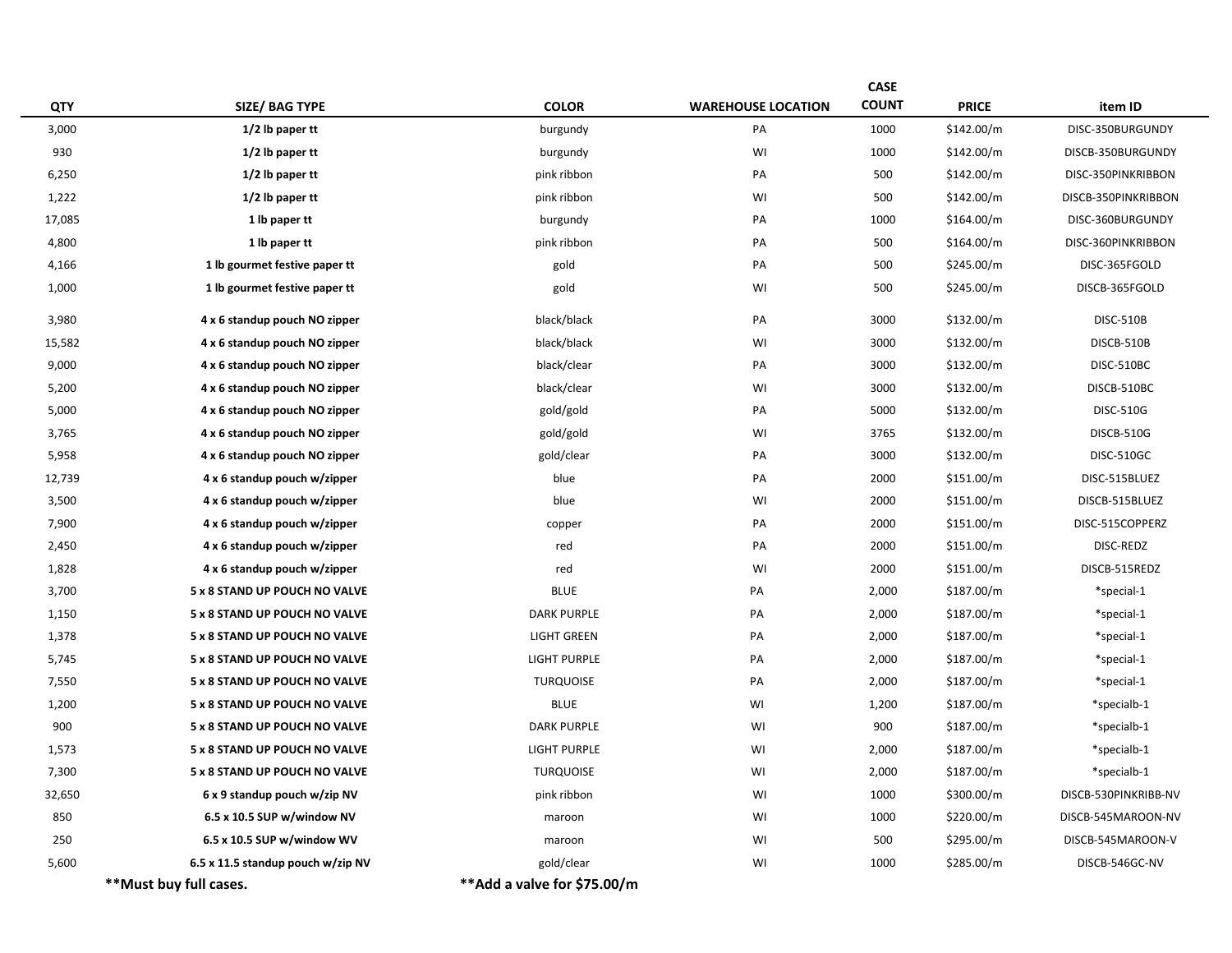|         |                                 |               |                           | CASE         |              |                      |
|---------|---------------------------------|---------------|---------------------------|--------------|--------------|----------------------|
| QTY     | <b>SIZE/ BAG TYPE</b>           | <b>COLOR</b>  | <b>WAREHOUSE LOCATION</b> | <b>COUNT</b> | <b>PRICE</b> | item ID              |
| 29,275  | 12ct cup liner sg               | clear         | WI                        |              | \$170.00/m   | DISCB-K675CLEAR      |
| 11      | 8" x 4,000' tubing              | gold          | WI                        | roll         | \$164.00/rl  | DISCB-K800GOLD       |
| 12      | 8" x 4,000' tubing              | silver        | WI                        | roll         | \$164.00/rl  | DISCB-K800SILVER     |
|         |                                 |               |                           |              |              |                      |
| 19,596  | 8.5 x 11 metalized SUP no valve | blue          | WI                        | 1000         | \$249.00/m   | DISCB-8511BLUE       |
| 13,994  | 8.5 x 11 metalized SUP no valve | gold          | WI                        | 1000         | \$249.00/m   | DISCB-8511GOLD       |
| 14,141  | 8.5 x 11 metalized SUP no valve | green         | WI                        | 1000         | \$249.00/m   | DISCB-8511GREEN      |
| 13,441  | 8.5 x 11 metalized SUP no valve | red           | WI                        | 1000         | \$249.00/m   | DISCB-8511RED        |
| 11,103  | 8.5 x 11 metalized SUP no valve | silver        | WI                        | 1000         | \$249.00/m   | DISCB-8511SILVER     |
|         |                                 |               |                           |              |              |                      |
| 50      | cup display                     | black         | WI                        | $\mathbf{1}$ | \$59.00/pc   | DISCB-KDISBLACK      |
| 45      | cup display                     | brown         | WI                        | $\mathbf{1}$ | \$59.00/pc   | DISCB-KDISBROWN      |
|         |                                 |               |                           |              |              |                      |
| 217,556 | 53mm solid cup no filter        | biodegradable | WI                        | 3000         | \$59.00/m    | DISCB-KUPSBIO53SOLID |
|         |                                 |               |                           |              |              |                      |
| 7,851   | 6 x 15 vac bag                  | clear         | PA                        | 1000         | \$75.00/m    | <b>DISC-611C</b>     |
| 3,000   | 8 x 10 vac bag                  | clear         | PA                        | 1000         | \$66.00/m    | <b>DISC-603C</b>     |
| 2,008   | 8 x 12 vac bag                  | clear         | PA                        | 1000         | \$80.00/m    | <b>DISC-605C</b>     |
| 12,485  | 8 x 15 vac bag                  | clear         | PA                        | 1000         | \$93.00/m    | <b>DISC-606C</b>     |
| 6,285   | 10 x 13 vac bag                 | clear         | PA                        | 1000         | \$101.00/m   | <b>DISC-612C</b>     |
| 4,500   | 10 x 15 vac bag                 | clear         | PA                        | 1000         | \$117.00/m   | <b>DISC-613C</b>     |
| 4,000   | 12 x 18 vac bag                 | clear         | PA                        | 500          | \$168.00/m   | <b>DISC-620C</b>     |
| 2,500   | 12 x 24 vac bag                 | clear         | PA                        | 500          | \$170.00/m   | <b>DISC-624C</b>     |
| 2,897   | 16 x 24 vac bag                 | clear         | PA                        | 500          | \$289.00/m   | <b>DISC-647C</b>     |
| 4,500   | 8 x 12 vac bag                  | clear         | WI                        | 1000         | \$80.00/m    | DISCB-605C           |
| 2,950   | 10 x 13 vac bag                 | clear         | WI                        | 1000         | \$101.00/m   | DISCB-612C           |
|         |                                 |               |                           |              |              |                      |

**\*\*Must buy full cases/NO RETURNS \*\*Add a valve for \$75.00/m**